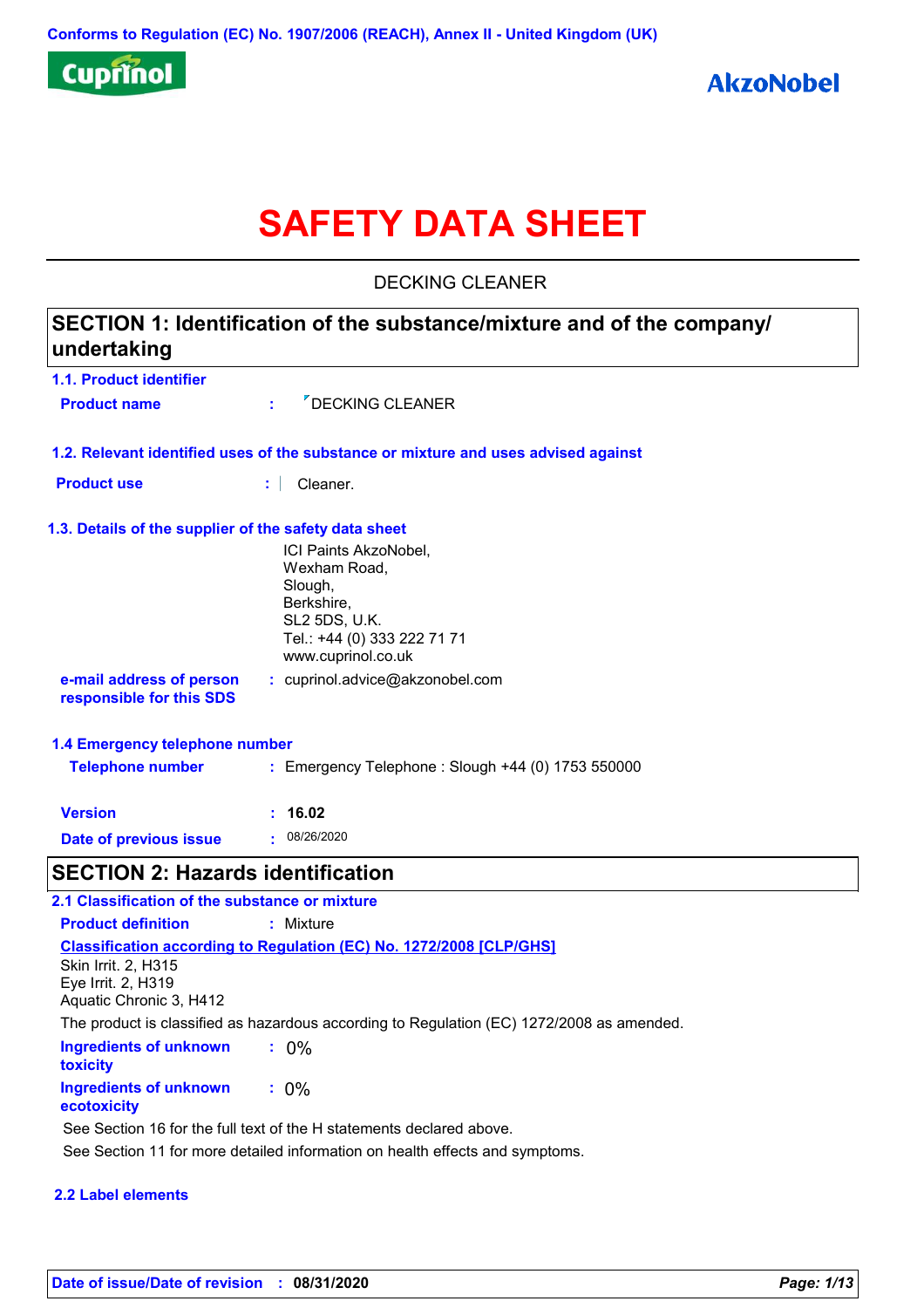*DECKING CLEANER*

## **SECTION 2: Hazards identification**

| <b>Hazard pictograms</b>                                                                                                                                 | ÷ |                                                                                                                                        |
|----------------------------------------------------------------------------------------------------------------------------------------------------------|---|----------------------------------------------------------------------------------------------------------------------------------------|
| <b>Signal word</b>                                                                                                                                       |   | : Warning                                                                                                                              |
| <b>Hazard statements</b>                                                                                                                                 |   | : H319 - Causes serious eye irritation.<br>H315 - Causes skin irritation.<br>H412 - Harmful to aquatic life with long lasting effects. |
| <b>Precautionary statements</b>                                                                                                                          |   |                                                                                                                                        |
| <b>General</b>                                                                                                                                           |   | : P102 - Keep out of reach of children.<br>P101 - If medical advice is needed, have product container or label at hand.                |
| <b>Prevention</b>                                                                                                                                        |   | : P262 - Do not get in eyes, on skin, or on clothing.<br>P264 - Wash hands thoroughly after handling.                                  |
| <b>Response</b>                                                                                                                                          |   | : P312 - Call a POISON CENTER or doctor/physician if you feel unwell.                                                                  |
| <b>Storage</b>                                                                                                                                           |   | : Not applicable.                                                                                                                      |
| <b>Disposal</b>                                                                                                                                          |   | : P501 - Dispose of contents and container in accordance with all local, regional,<br>national or international regulations.           |
| <b>Supplemental label</b><br>elements                                                                                                                    |   | : Not applicable.                                                                                                                      |
| <b>Annex XVII - Restrictions</b><br>on the manufacture,<br>placing on the market and<br>use of certain dangerous<br>substances, mixtures and<br>articles |   | : Not applicable.                                                                                                                      |
| <b>Special packaging requirements</b>                                                                                                                    |   |                                                                                                                                        |
| <b>Containers to be fitted</b><br>with child-resistant<br>fastenings                                                                                     |   | : Not applicable.                                                                                                                      |
| <b>Tactile warning of danger</b>                                                                                                                         |   | : Not applicable.                                                                                                                      |
| <b>2.3 Other hazards</b>                                                                                                                                 |   |                                                                                                                                        |

**Other hazards which do : not result in classification** : None known.

## **SECTION 3: Composition/information on ingredients**

| <b>3.2 Mixtures</b>                                                             | Mixture                                                            |       |                                                                                                                                                                                                                 |             |
|---------------------------------------------------------------------------------|--------------------------------------------------------------------|-------|-----------------------------------------------------------------------------------------------------------------------------------------------------------------------------------------------------------------|-------------|
| <b>Product/ingredient name</b>                                                  | <b>Identifiers</b>                                                 | $\%$  | <b>Regulation (EC) No.</b><br>1272/2008 [CLP]                                                                                                                                                                   | <b>Type</b> |
| Quaternary ammonium<br>compounds, benzyl-<br>C12-16-alkyldimethyl,<br>chlorides | IEC: 270-325-2<br>CAS: 68424-85-1<br>Index: self<br>classification | l<2.5 | Acute Tox. 4, H302<br>Skin Corr. 1B, H314<br>Eye Dam. 1, H318<br>Aquatic Acute 1, H400 (M=10)<br>Aquatic Chronic 1, H410 (M=1)<br>See Section 16 for<br>the full text of the H<br>statements declared<br>above. | $[1]$       |

There are no additional ingredients present which, within the current knowledge of the supplier and in the concentrations applicable, are classified as hazardous to health or the environment, are PBTs, vPvBs or Substances of equivalent concern, or have been assigned a workplace exposure limit and hence require reporting in this section.

**Type**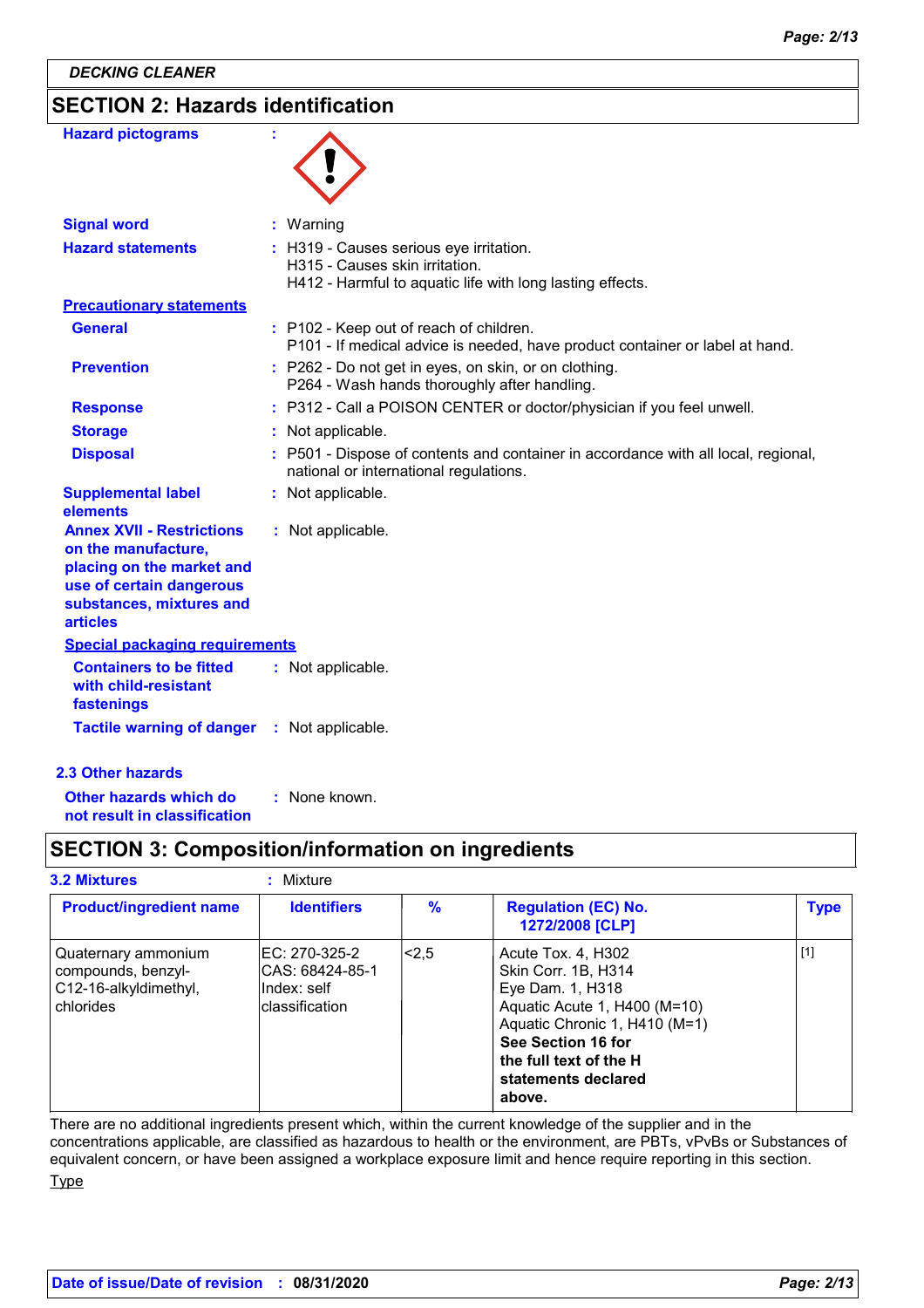## **SECTION 3: Composition/information on ingredients**

[1] Substance classified with a health or environmental hazard

[2] Substance with a workplace exposure limit

[3] Substance meets the criteria for PBT according to Regulation (EC) No. 1907/2006, Annex XIII

[4] Substance meets the criteria for vPvB according to Regulation (EC) No. 1907/2006, Annex XIII

[5] Substance of equivalent concern

[6] Additional disclosure due to company policy

Occupational exposure limits, if available, are listed in Section 8.

## **SECTION 4: First aid measures**

#### **4.1 Description of first aid measures**

| <b>General</b>                    | : In all cases of doubt, or when symptoms persist, seek medical attention. Never give<br>anything by mouth to an unconscious person. If unconscious, place in recovery<br>position and seek medical advice. |  |
|-----------------------------------|-------------------------------------------------------------------------------------------------------------------------------------------------------------------------------------------------------------|--|
| <b>Eye contact</b>                | : Remove contact lenses, irrigate copiously with clean, fresh water, holding the<br>eyelids apart for at least 10 minutes and seek immediate medical advice.                                                |  |
| <b>Inhalation</b>                 | : Remove to fresh air. Keep person warm and at rest. If not breathing, if breathing is<br>irregular or if respiratory arrest occurs, provide artificial respiration or oxygen by<br>trained personnel.      |  |
| <b>Skin contact</b>               | : Remove contaminated clothing and shoes. Wash skin thoroughly with soap and<br>water or use recognised skin cleanser. Do NOT use solvents or thinners.                                                     |  |
| <b>Ingestion</b>                  | : If swallowed, seek medical advice immediately and show the container or label.<br>Keep person warm and at rest. Do NOT induce vomiting.                                                                   |  |
| <b>Protection of first-aiders</b> | : No action shall be taken involving any personal risk or without suitable training. It<br>may be dangerous to the person providing aid to give mouth-to-mouth resuscitation.                               |  |

#### **4.2 Most important symptoms and effects, both acute and delayed**

There are no data available on the mixture itself. The mixture has been assessed following the conventional method of the CLP Regulation (EC) No 1272/2008 and is classified for toxicological properties accordingly. See Sections 2 and 3 for details.

Exposure to component solvent vapour concentrations in excess of the stated occupational exposure limit may result in adverse health effects such as mucous membrane and respiratory system irritation and adverse effects on the kidneys, liver and central nervous system. Symptoms and signs include headache, dizziness, fatigue, muscular weakness, drowsiness and, in extreme cases, loss of consciousness.

Solvents may cause some of the above effects by absorption through the skin. Repeated or prolonged contact with the mixture may cause removal of natural fat from the skin, resulting in non-allergic contact dermatitis and absorption through the skin.

If splashed in the eyes, the liquid may cause irritation and reversible damage.

Ingestion may cause nausea, diarrhea and vomiting.

This takes into account, where known, delayed and immediate effects and also chronic effects of components from short-term and long-term exposure by oral, inhalation and dermal routes of exposure and eye contact.

#### **4.3 Indication of any immediate medical attention and special treatment needed**

- **Notes to physician Treat symptomatically. Contact poison treatment specialist immediately if large :** quantities have been ingested or inhaled.
- **Specific treatments**
- **:** No specific treatment.

See toxicological information (Section 11)

## **SECTION 5: Firefighting measures**

| 5.1 Extinguishing media                |                                                                      |
|----------------------------------------|----------------------------------------------------------------------|
| <b>Suitable extinguishing</b><br>media | : Recommended: alcohol-resistant foam, $CO2$ , powders, water spray. |
| Unsuitable extinguishing<br>media      | : Do not use water jet.                                              |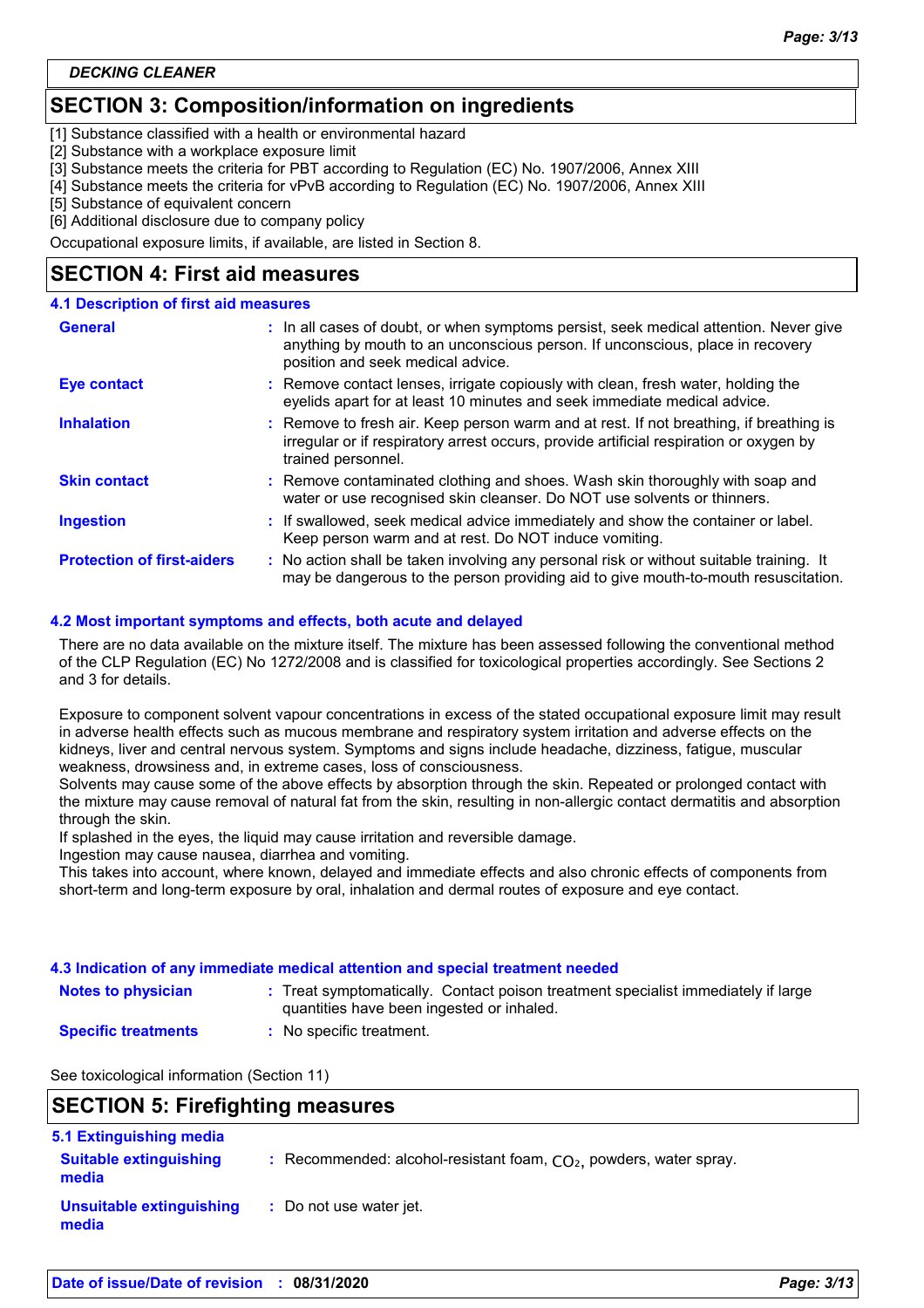## **SECTION 5: Firefighting measures**

|                                                          | 5.2 Special hazards arising from the substance or mixture                                                                    |
|----------------------------------------------------------|------------------------------------------------------------------------------------------------------------------------------|
| <b>Hazards from the</b><br>substance or mixture          | : Fire will produce dense black smoke. Exposure to decomposition products may<br>cause a health hazard.                      |
| <b>Hazardous combustion</b><br>products                  | : Decomposition products may include the following materials: carbon monoxide,<br>carbon dioxide, smoke, oxides of nitrogen. |
| <b>5.3 Advice for firefighters</b>                       |                                                                                                                              |
| <b>Special protective actions</b><br>for fire-fighters   | : Cool closed containers exposed to fire with water. Do not release runoff from fire to<br>drains or watercourses.           |
| <b>Special protective</b><br>equipment for fire-fighters | : Appropriate breathing apparatus may be required.                                                                           |

## **SECTION 6: Accidental release measures**

| 6.1 Personal precautions, protective equipment and emergency procedures |  |                                                                                                                                                                                                                                                                                    |  |  |
|-------------------------------------------------------------------------|--|------------------------------------------------------------------------------------------------------------------------------------------------------------------------------------------------------------------------------------------------------------------------------------|--|--|
| For non-emergency<br>personnel                                          |  | : Exclude sources of ignition and ventilate the area. Avoid breathing vapour or mist.<br>Refer to protective measures listed in sections 7 and 8.                                                                                                                                  |  |  |
|                                                                         |  | For emergency responders : If specialised clothing is required to deal with the spillage, take note of any<br>information in Section 8 on suitable and unsuitable materials. See also the<br>information in "For non-emergency personnel".                                         |  |  |
| <b>6.2 Environmental</b><br>precautions                                 |  | : Do not allow to enter drains or watercourses. If the product contaminates lakes,<br>rivers, or sewers, inform the appropriate authorities in accordance with local<br>regulations.                                                                                               |  |  |
| 6.3 Methods and material<br>for containment and<br>cleaning up          |  | : Contain and collect spillage with non-combustible, absorbent material e.g. sand,<br>earth, vermiculite or diatomaceous earth and place in container for disposal<br>according to local regulations (see Section 13). Preferably clean with a detergent.<br>Avoid using solvents. |  |  |
| 6.4 Reference to other<br><b>sections</b>                               |  | : See Section 1 for emergency contact information.<br>See Section 8 for information on appropriate personal protective equipment.<br>See Section 13 for additional waste treatment information.                                                                                    |  |  |

## **SECTION 7: Handling and storage**

The information in this section contains generic advice and guidance. The list of Identified Uses in Section 1 should be consulted for any available use-specific information provided in the Exposure Scenario(s).

| <b>7.1 Precautions for safe</b><br>handling | : Prevent the creation of flammable or explosive concentrations of vapours in air and<br>avoid vapour concentrations higher than the occupational exposure limits.<br>In addition, the product should only be used in areas from which all naked lights and<br>other sources of ignition have been excluded. Electrical equipment should be<br>protected to the appropriate standard.<br>Mixture may charge electrostatically: always use earthing leads when transferring<br>from one container to another.<br>Operators should wear antistatic footwear and clothing and floors should be of the<br>conducting type.<br>Keep away from heat, sparks and flame. No sparking tools should be used.<br>Avoid contact with skin and eyes. Avoid the inhalation of dust, particulates, spray or<br>mist arising from the application of this mixture. Avoid inhalation of dust from<br>sanding.<br>Eating, drinking and smoking should be prohibited in areas where this material is<br>handled, stored and processed.<br>Put on appropriate personal protective equipment (see Section 8).<br>Never use pressure to empty. Container is not a pressure vessel.<br>Always keep in containers made from the same material as the original one.<br>Comply with the health and safety at work laws.<br>Do not allow to enter drains or watercourses.<br>Information on fire and explosion protection<br>Vapours are heavier than air and may spread along floors. Vapours may form |
|---------------------------------------------|------------------------------------------------------------------------------------------------------------------------------------------------------------------------------------------------------------------------------------------------------------------------------------------------------------------------------------------------------------------------------------------------------------------------------------------------------------------------------------------------------------------------------------------------------------------------------------------------------------------------------------------------------------------------------------------------------------------------------------------------------------------------------------------------------------------------------------------------------------------------------------------------------------------------------------------------------------------------------------------------------------------------------------------------------------------------------------------------------------------------------------------------------------------------------------------------------------------------------------------------------------------------------------------------------------------------------------------------------------------------------------------------------------------------------------------------------------------------------|
|                                             |                                                                                                                                                                                                                                                                                                                                                                                                                                                                                                                                                                                                                                                                                                                                                                                                                                                                                                                                                                                                                                                                                                                                                                                                                                                                                                                                                                                                                                                                              |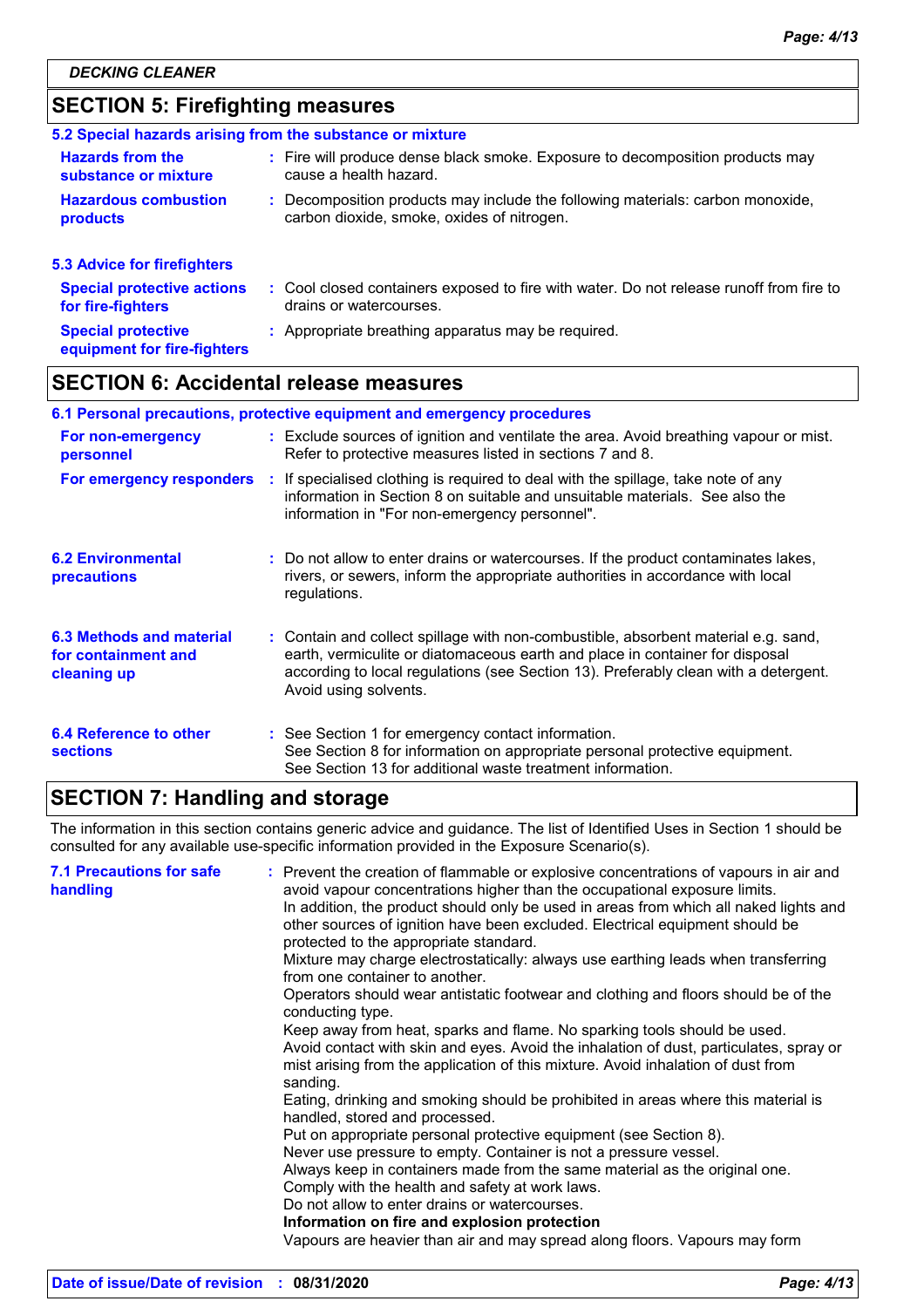## **SECTION 7: Handling and storage**

explosive mixtures with air.

#### **7.2 Conditions for safe storage, including any incompatibilities**

Store in accordance with local regulations.

#### **Notes on joint storage**

Keep away from: oxidising agents, strong alkalis, strong acids.

#### **Additional information on storage conditions**

Observe label precautions. Store in a dry, cool and well-ventilated area. Keep away from heat and direct sunlight. Keep away from sources of ignition. No smoking. Prevent unauthorised access. Containers that have been opened must be carefully resealed and kept upright to prevent leakage.

#### **7.3 Specific end use(s)**

**Recommendations :** : Not available.

**Industrial sector specific :**

: Not available.

**solutions**

#### **SECTION 8: Exposure controls/personal protection**

The information in this section contains generic advice and guidance. Information is provided based on typical anticipated uses of the product. Additional measures might be required for bulk handling or other uses that could significantly increase worker exposure or environmental releases.

#### **8.1 Control parameters**

#### **Occupational exposure limits**

No exposure limit value known.

| <b>Recommended monitoring</b><br>procedures | If this product contains ingredients with exposure limits, personal, workplace<br>atmosphere or biological monitoring may be required to determine the effectiveness<br>of the ventilation or other control measures and/or the necessity to use respiratory<br>protective equipment. Reference should be made to monitoring standards, such as<br>the following: European Standard EN 689 (Workplace atmospheres - Guidance for<br>the assessment of exposure by inhalation to chemical agents for comparison with<br>limit values and measurement strategy) European Standard EN 14042 (Workplace<br>atmospheres - Guide for the application and use of procedures for the assessment<br>of exposure to chemical and biological agents) European Standard EN 482<br>(Workplace atmospheres - General requirements for the performance of procedures<br>for the measurement of chemical agents) Reference to national guidance<br>documents for methods for the determination of hazardous substances will also be |
|---------------------------------------------|---------------------------------------------------------------------------------------------------------------------------------------------------------------------------------------------------------------------------------------------------------------------------------------------------------------------------------------------------------------------------------------------------------------------------------------------------------------------------------------------------------------------------------------------------------------------------------------------------------------------------------------------------------------------------------------------------------------------------------------------------------------------------------------------------------------------------------------------------------------------------------------------------------------------------------------------------------------------------------------------------------------------|
|                                             | required.                                                                                                                                                                                                                                                                                                                                                                                                                                                                                                                                                                                                                                                                                                                                                                                                                                                                                                                                                                                                           |

#### **DNELs/DMELs**

No DNELs/DMELs available.

#### **PNECs**

No PNECs available

| <b>8.2 Exposure controls</b>                      |                                                                                                                                                                                                                                                                                                                                                                                                   |            |
|---------------------------------------------------|---------------------------------------------------------------------------------------------------------------------------------------------------------------------------------------------------------------------------------------------------------------------------------------------------------------------------------------------------------------------------------------------------|------------|
| <b>Appropriate engineering</b><br><b>controls</b> | : Provide adequate ventilation. Where reasonably practicable, this should be<br>achieved by the use of local exhaust ventilation and good general extraction. If<br>these are not sufficient to maintain concentrations of particulates and solvent<br>vapours below the OEL, suitable respiratory protection must be worn.                                                                       |            |
| <b>Individual protection measures</b>             |                                                                                                                                                                                                                                                                                                                                                                                                   |            |
| <b>Hygiene measures</b>                           | : Wash hands, forearms and face thoroughly after handling chemical products, before<br>eating, smoking and using the lavatory and at the end of the working period.<br>Appropriate techniques should be used to remove potentially contaminated clothing.<br>Wash contaminated clothing before reusing. Ensure that eyewash stations and<br>safety showers are close to the workstation location. |            |
| <b>Eye/face protection</b>                        | : Use safety eyewear designed to protect against splash of liquids.                                                                                                                                                                                                                                                                                                                               |            |
| <b>Skin protection</b>                            |                                                                                                                                                                                                                                                                                                                                                                                                   |            |
| <b>Hand protection</b>                            |                                                                                                                                                                                                                                                                                                                                                                                                   |            |
| <b>Gloves</b>                                     |                                                                                                                                                                                                                                                                                                                                                                                                   |            |
| Date of issue/Date of revision : 08/31/2020       |                                                                                                                                                                                                                                                                                                                                                                                                   | Page: 5/13 |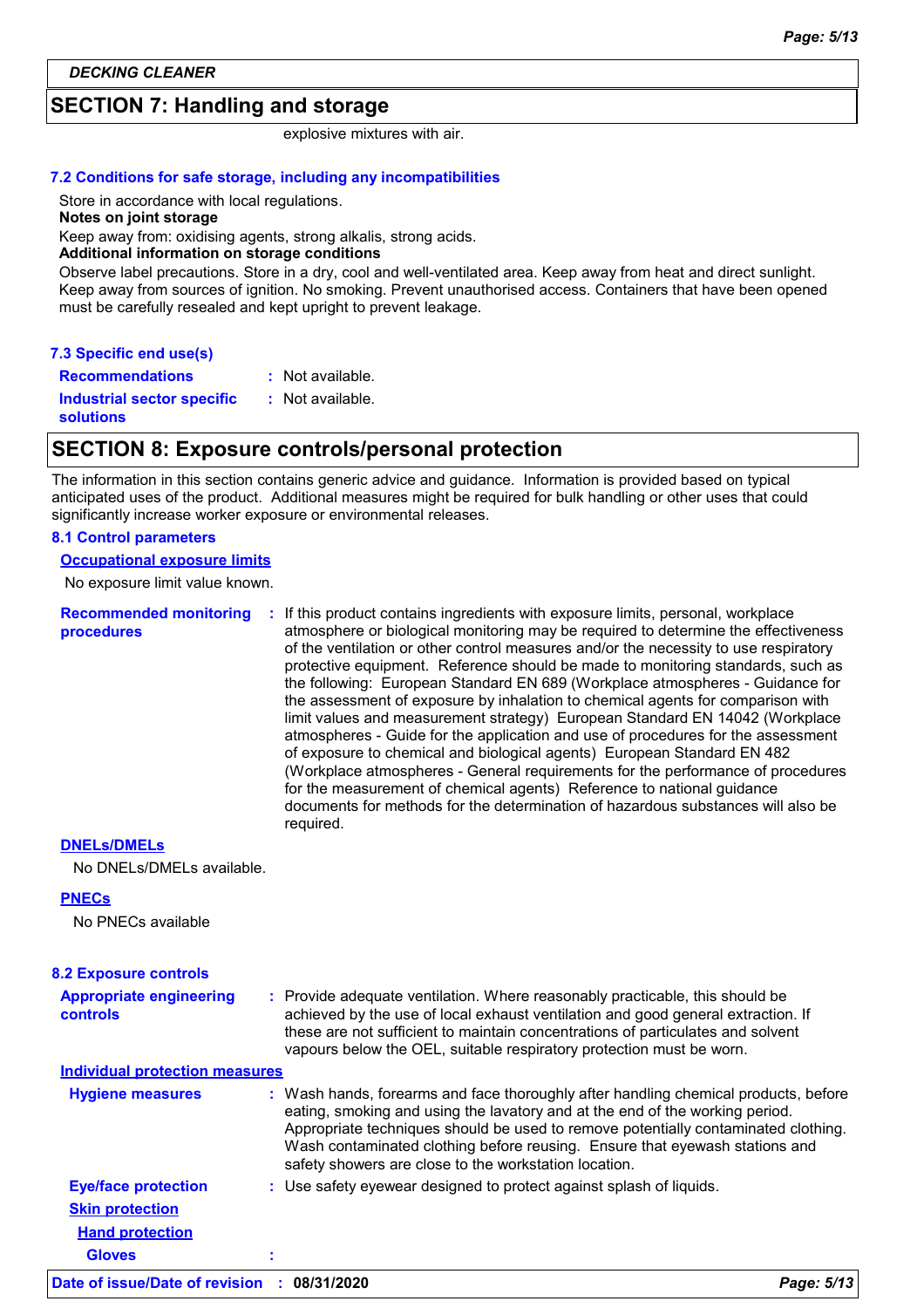## **SECTION 8: Exposure controls/personal protection**

|                               | When prolonged or frequently repeated contact may occur, a glove with a protection<br>class of 6 (breakthrough time >480 minutes according to EN374) is recommended.<br>Recommended gloves: Viton $\circledR$ or Nitrile, thickness $\geq 0.38$ mm.<br>When only brief contact is expected, a glove with protection class of 2 or higher<br>(breakthrough time > 30 minutes according to EN374) is recommended.<br>Recommended gloves: Nitrile, thickness ≥ 0.12 mm.<br>Gloves should be replaced regularly and if there is any sign of damage to the glove<br>material.                                                                                                                |
|-------------------------------|-----------------------------------------------------------------------------------------------------------------------------------------------------------------------------------------------------------------------------------------------------------------------------------------------------------------------------------------------------------------------------------------------------------------------------------------------------------------------------------------------------------------------------------------------------------------------------------------------------------------------------------------------------------------------------------------|
|                               | The performance or effectiveness of the glove may be reduced by physical/chemical<br>damage and poor maintenance.                                                                                                                                                                                                                                                                                                                                                                                                                                                                                                                                                                       |
| <b>Body protection</b>        | : Personnel should wear antistatic clothing made of natural fibres or of high-<br>temperature-resistant synthetic fibres.                                                                                                                                                                                                                                                                                                                                                                                                                                                                                                                                                               |
| <b>Other skin protection</b>  | : Appropriate footwear and any additional skin protection measures should be<br>selected based on the task being performed and the risks involved and should be<br>approved by a specialist before handling this product.                                                                                                                                                                                                                                                                                                                                                                                                                                                               |
| <b>Respiratory protection</b> | : If workers are exposed to concentrations above the exposure limit, they must use<br>appropriate, certified respirators.                                                                                                                                                                                                                                                                                                                                                                                                                                                                                                                                                               |
|                               | OLD LEAD-BASED PAINTS:                                                                                                                                                                                                                                                                                                                                                                                                                                                                                                                                                                                                                                                                  |
|                               | When surfaces are to be prepared for painting, account should be taken of the age<br>of the property and the possibility that lead-pigmented paint might be present. There<br>is a possibility that ingestion or inhalation of scrapings or dust arising from the<br>preparation work could cause health effects. As a working rule you should assume<br>that this will be the case if the age of the property is pre 1960.                                                                                                                                                                                                                                                             |
|                               | Where possible wet sanding or chemical stripping methods should be used with<br>surfaces of this type to avoid the creation of dust. When dry sanding cannot be<br>avoided, and effective local exhaust ventilation is not available, it is recommended<br>that a dust respirator is worn, that is approved for use with lead dusts, and its type<br>selected on the basis of the COSHH assessment, taking into account the<br>Workplace Exposure Limit for lead in air. Furthermore, steps should be taken to<br>ensure containment of the dusts created, and that all practicable measures are<br>taken to clean up thoroughly all deposits of dusts in and around the affected area. |
|                               | Respiratory protection in case of dust or spray mist formation. (particle filter EN143<br>type P2) Respiratory protection in case of vapour formation. (half mask with<br>combination filter A2-P2 til concentrations of 0,5 Vol%.)                                                                                                                                                                                                                                                                                                                                                                                                                                                     |
|                               | The current Control of Lead at Work Regulations approved code of practice should<br>be consulted for advice on protective clothing and personal hygiene precautions.<br>Care should also be taken to exclude visitors, members of the household and<br>especially children from the affected area, during the actual work and the<br>subsequent clean up operations. All scrapings, dust, etc. should be disposed of by<br>the professional painting contractor as Hazardous Waste.                                                                                                                                                                                                     |
|                               | Extra precautions will also need to be taken when burning off old lead-based paints<br>because fumes containing lead will be produced. It is recommended that a<br>respirator, approved for use with particulate fumes of lead is selected on the basis<br>of the COSHH assessment, taking into account the Workplace Exposure Limit for<br>lead in air. Similar precautions to those given above about sanding should be taken<br>with reference to protective clothing, disposal of scrapings and dusts, and exclusion<br>of other personnel and especially children from the building during actual work and<br>the subsequent clean up operations.                                  |
|                               | Avoid the inhalation of dust. Wear suitable face mask if dry sanding. Special<br>precautions should be taken during surface preparation of pre-1960s paint surfaces<br>over wood and metal as they may contain harmful lead.                                                                                                                                                                                                                                                                                                                                                                                                                                                            |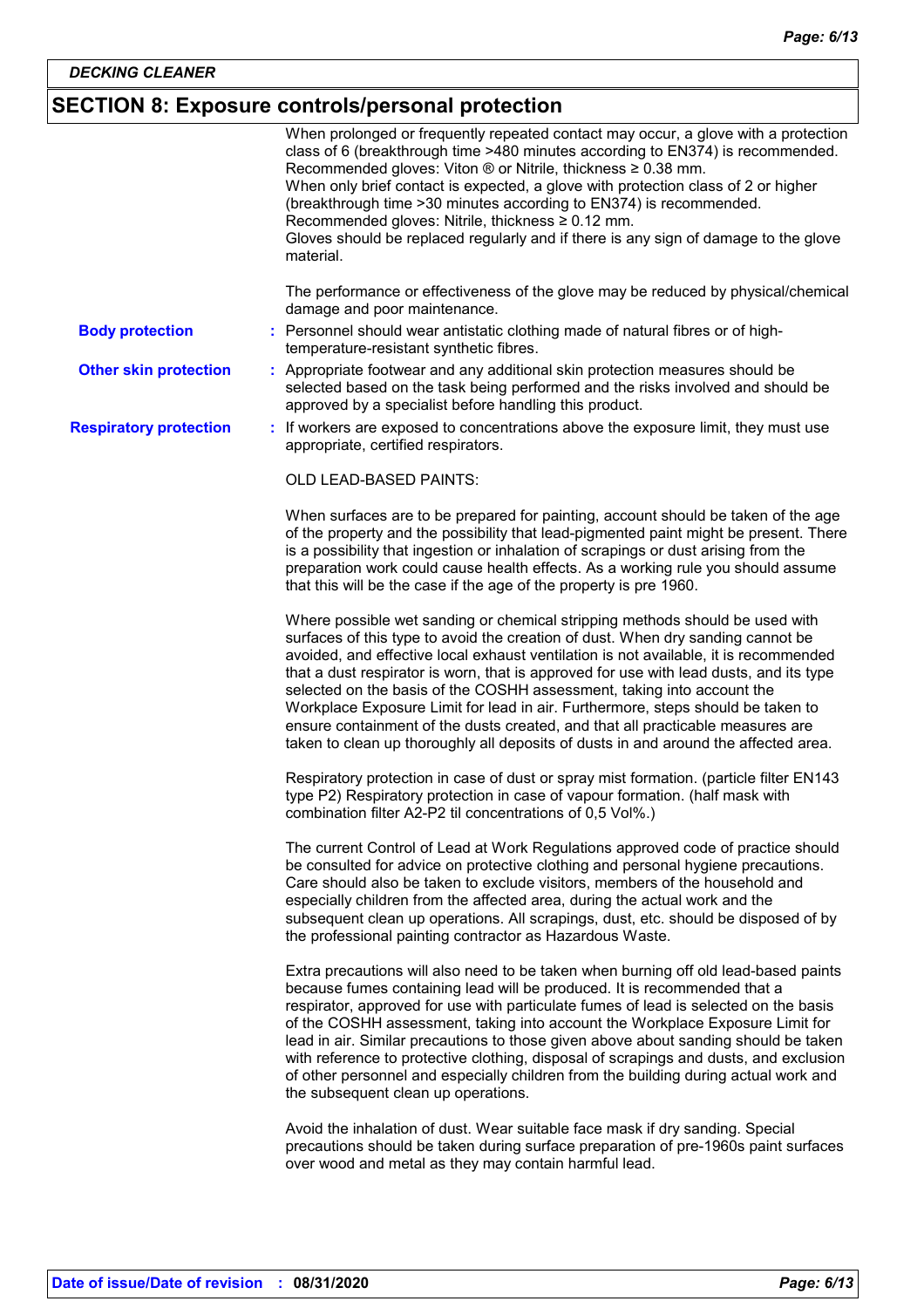#### **SECTION 8: Exposure controls/personal protection**

OLD LEAD-BASED PAINTS:

When surfaces are to be prepared for painting, account should be taken of the age of the property and the possibility that lead-pigmented paint might be present. There is a possibility that ingestion or inhalation of scrapings or dust arising from the preparation work could cause health effects. As a working rule you should assume that this will be the case if the age of the property is pre 1960. Where possible wet sanding or chemical stripping methods should be used with surfaces of this type to avoid the creation of dust. When dry sanding cannot be avoided, and effective local exhaust ventilation is not available, it is recommended that a dust respirator is worn, that is approved for use with lead dusts, and its type selected on the basis of the COSHH assessment, taking into account the Workplace Exposure Limit for lead in air. Furthermore, steps should be taken to ensure containment of the dusts created, and that all practicable measures are taken to clean up thoroughly all deposits of dusts in and around the affected area. Respiratory protection in case of dust or spray mist formation. (particle filter EN143 type P2) Respiratory protection in case of vapour formation. (half mask with combination filter A2-P2 til concentrations of 0,5 Vol%.) The current Control of Lead at Work Regulations approved code of practice should be consulted for advice on protective clothing and personal hygiene precautions. Care should also be taken to exclude visitors, members of the household and especially children from the affected area, during the actual work and the subsequent clean up operations. All scrapings, dust, etc. should be disposed of by the professional painting contractor as Hazardous Waste. Extra precautions will also need to be taken when burning off old lead-based paints because fumes containing lead will be produced. It is recommended that a respirator, approved for use with particulate fumes of lead is selected on the basis of the COSHH assessment, taking into account the Workplace Exposure Limit for lead in air. Similar precautions to those given above about sanding should be taken with reference to protective clothing, disposal of scrapings and dusts, and exclusion of other personnel and especially children from the building during actual work and the subsequent clean up operations. Avoid the inhalation of dust. Wear suitable face mask if dry sanding. Special precautions should be taken during surface preparation of pre-1960s paint surfaces over wood and metal as they may contain harmful lead.

**Environmental exposure : Do not allow to enter drains or watercourses. controls**

### **SECTION 9: Physical and chemical properties**

**9.1. Information on basic physical and chemical properties**

| <b>Appearance</b>                             |                                       |
|-----------------------------------------------|---------------------------------------|
| <b>Physical state</b>                         | : Liquid.                             |
| <b>Colour</b>                                 | : Various: See label.                 |
| <b>Odour</b>                                  | : Not available.                      |
| <b>Odour threshold</b>                        | $\cdot$ Not available.                |
| рH                                            | : Not available.                      |
| <b>Melting point/freezing point</b>           | $:$ Not available.                    |
| Initial boiling point and boiling<br>range    | $: 100^{\circ}$ C                     |
| <b>Flash point</b><br><b>Evaporation rate</b> | : Not applicable.<br>: Not available. |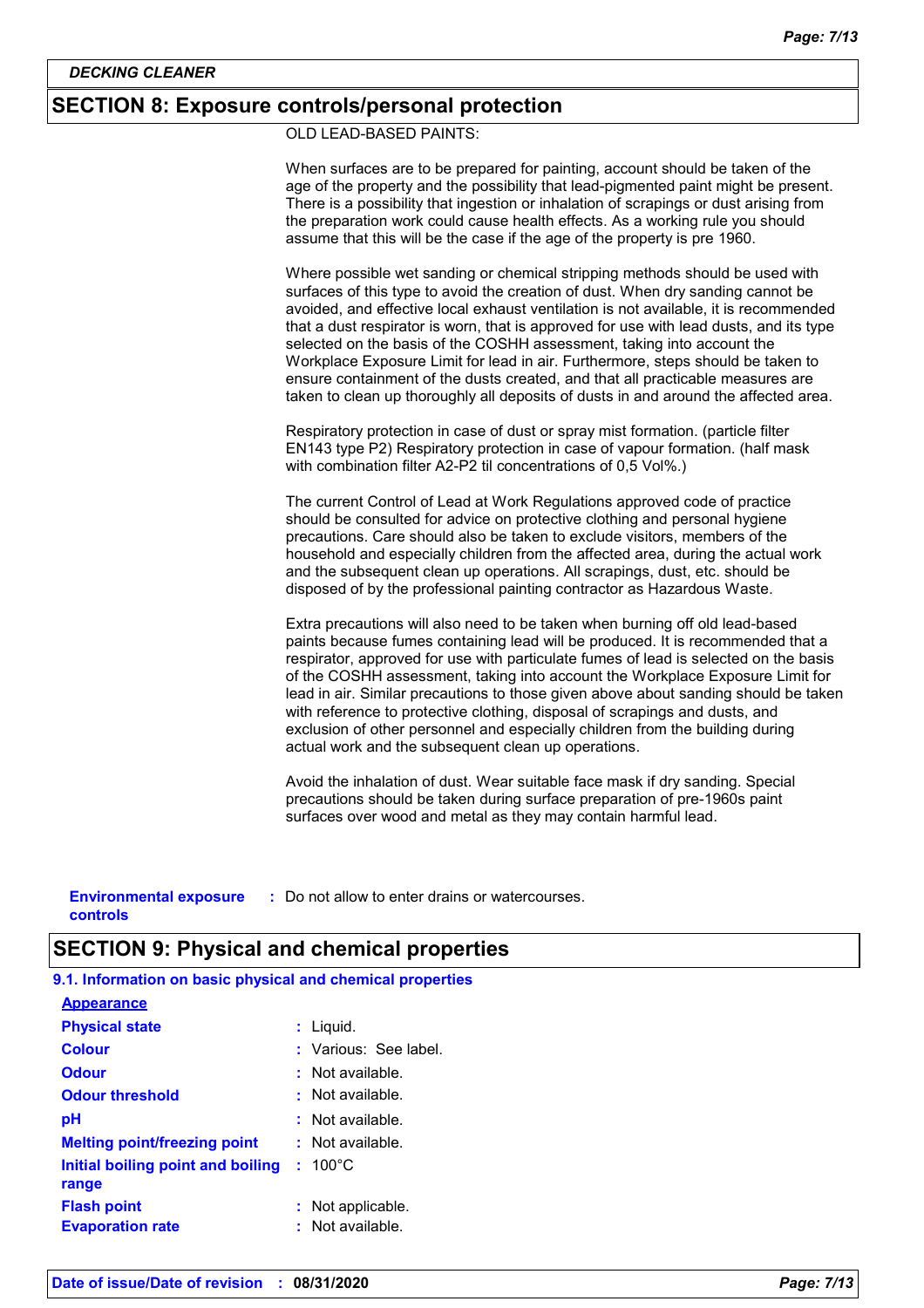## **SECTION 9: Physical and chemical properties**

| <b>Upper/lower flammability or</b><br>explosive limits | $:$ Not available.                                       |  |
|--------------------------------------------------------|----------------------------------------------------------|--|
| <b>Vapour pressure</b>                                 | $:$ Not available.                                       |  |
| <b>Vapour density</b>                                  | $:$ Not available.                                       |  |
| <b>Relative density</b>                                | : 1                                                      |  |
| <b>Solubility(ies)</b>                                 | : Easily soluble in the following materials: cold water. |  |
| <b>Partition coefficient: n-octanol/</b><br>water      | $:$ Not available.                                       |  |
| <b>Auto-ignition temperature</b>                       | $:$ Not available.                                       |  |
| <b>Decomposition temperature</b>                       | $:$ Not available.                                       |  |
| <b>Viscosity</b>                                       | Kinematic (room temperature): 1,9 cm <sup>2</sup> /s     |  |
| <b>Explosive properties</b>                            | $:$ Not available.                                       |  |
| <b>Oxidising properties</b>                            | : Not available.                                         |  |
| 9.2. Other information                                 |                                                          |  |
| <b>Solubility in water</b>                             | Not available.                                           |  |

## **SECTION 10: Stability and reactivity**

| <b>10.6 Hazardous</b><br>decomposition products   | : Decomposition products may include the following materials: carbon monoxide,<br>carbon dioxide, smoke, oxides of nitrogen.        |
|---------------------------------------------------|-------------------------------------------------------------------------------------------------------------------------------------|
| 10.5 Incompatible materials                       | : Keep away from the following materials to prevent strong exothermic reactions:<br>oxidising agents, strong alkalis, strong acids. |
| <b>10.4 Conditions to avoid</b>                   | : When exposed to high temperatures may produce hazardous decomposition<br>products.                                                |
| <b>10.3 Possibility of</b><br>hazardous reactions | : Under normal conditions of storage and use, hazardous reactions will not occur.                                                   |
| <b>10.2 Chemical stability</b>                    | : Stable under recommended storage and handling conditions (see Section 7).                                                         |
| <b>10.1 Reactivity</b>                            | : No specific test data related to reactivity available for this product or its ingredients.                                        |

### **SECTION 11: Toxicological information**

#### **11.1 Information on toxicological effects**

There are no data available on the mixture itself. The mixture has been assessed following the conventional method of the CLP Regulation (EC) No 1272/2008 and is classified for toxicological properties accordingly. See Sections 2 and 3 for details.

Exposure to component solvent vapour concentrations in excess of the stated occupational exposure limit may result in adverse health effects such as mucous membrane and respiratory system irritation and adverse effects on the kidneys, liver and central nervous system. Symptoms and signs include headache, dizziness, fatigue, muscular weakness, drowsiness and, in extreme cases, loss of consciousness.

Solvents may cause some of the above effects by absorption through the skin. Repeated or prolonged contact with the mixture may cause removal of natural fat from the skin, resulting in non-allergic contact dermatitis and absorption through the skin.

If splashed in the eyes, the liquid may cause irritation and reversible damage.

Ingestion may cause nausea, diarrhea and vomiting.

This takes into account, where known, delayed and immediate effects and also chronic effects of components from short-term and long-term exposure by oral, inhalation and dermal routes of exposure and eye contact.

**Acute toxicity Conclusion/Summary :** Not available. **Acute toxicity estimates**

**Date of issue/Date of revision : 08/31/2020** *Page: 8/13*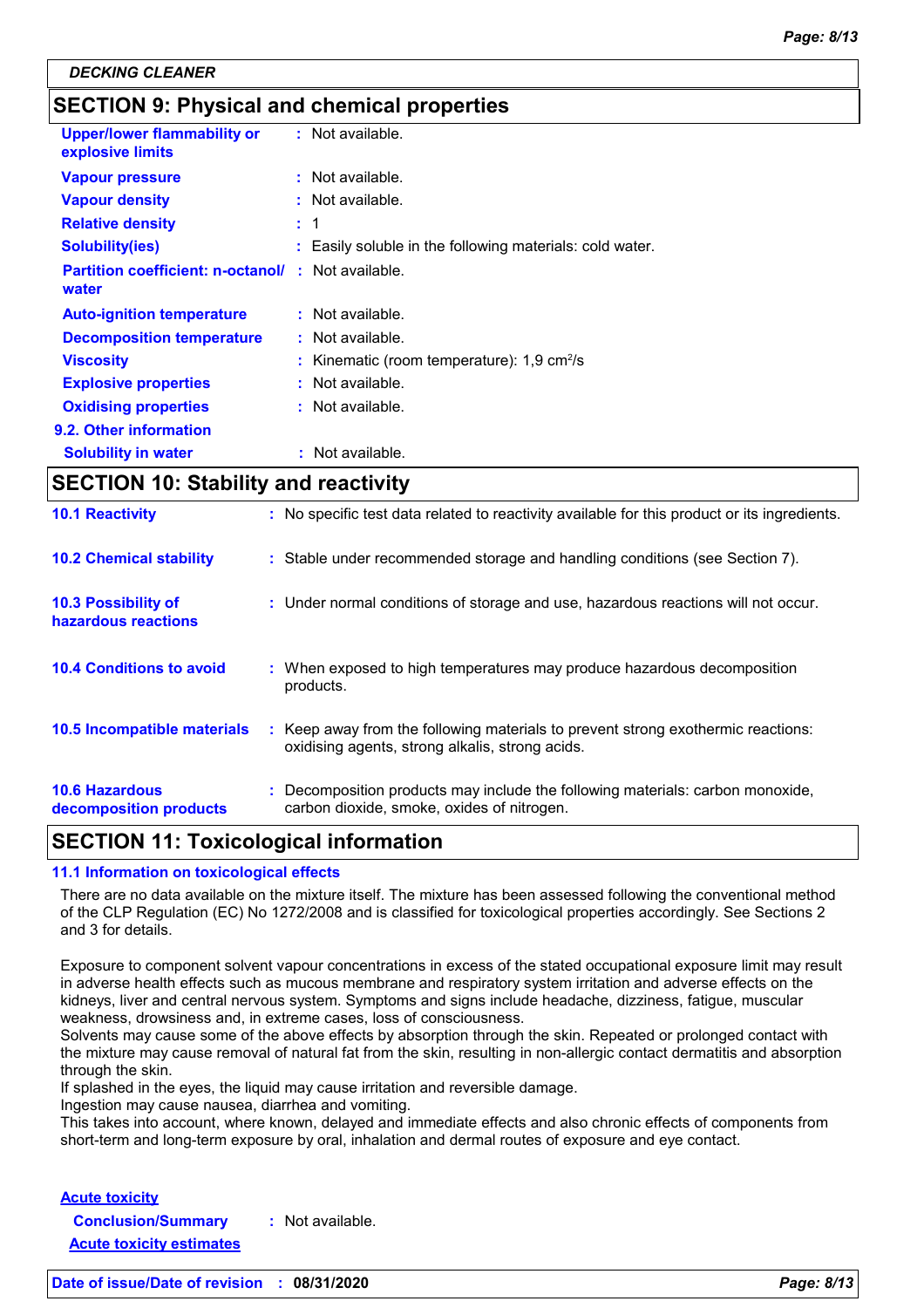*DECKING CLEANER*

## **SECTION 11: Toxicological information**

|      | Route | <b>ATE value</b> |
|------|-------|------------------|
| Oral |       | 22222,2 mg/kg    |

#### **Irritation/Corrosion**

| <b>Product/ingredient name</b>                                                  | <b>Result</b>          | <b>Species</b> | <b>Score</b>             | <b>Exposure</b> | <b>Observation</b> |
|---------------------------------------------------------------------------------|------------------------|----------------|--------------------------|-----------------|--------------------|
| Quaternary ammonium<br>compounds, benzyl-<br>C12-16-alkyldimethyl,<br>chlorides | Skin - Severe irritant | Rabbit         | $\overline{\phantom{a}}$ | 25 milligrams   |                    |
| <b>Conclusion/Summary</b>                                                       | : Not available.       |                |                          |                 |                    |
| <b>Sensitisation</b>                                                            |                        |                |                          |                 |                    |
| <b>Conclusion/Summary</b>                                                       | : Not available.       |                |                          |                 |                    |
| <b>Mutagenicity</b>                                                             |                        |                |                          |                 |                    |
| <b>Conclusion/Summary</b>                                                       | : Not available.       |                |                          |                 |                    |
| <b>Carcinogenicity</b>                                                          |                        |                |                          |                 |                    |
| <b>Conclusion/Summary</b>                                                       | : Not available.       |                |                          |                 |                    |
| <b>Reproductive toxicity</b>                                                    |                        |                |                          |                 |                    |
| <b>Conclusion/Summary</b>                                                       | : Not available.       |                |                          |                 |                    |
| <b>Teratogenicity</b>                                                           |                        |                |                          |                 |                    |
| <b>Conclusion/Summary</b>                                                       | : Not available.       |                |                          |                 |                    |
| <b>Specific target organ toxicity (single exposure)</b>                         |                        |                |                          |                 |                    |
| Not available.                                                                  |                        |                |                          |                 |                    |
| <b>Specific target organ toxicity (repeated exposure)</b>                       |                        |                |                          |                 |                    |
| Not available.                                                                  |                        |                |                          |                 |                    |
| <b>Aspiration hazard</b>                                                        |                        |                |                          |                 |                    |
| Not available.                                                                  |                        |                |                          |                 |                    |

**Other information :**

: Not available.

## **SECTION 12: Ecological information**

#### **12.1 Toxicity**

There are no data available on the mixture itself. Do not allow to enter drains or watercourses.

The mixture has been assessed following the summation method of the CLP Regulation (EC) No 1272/2008 and is classified for eco-toxicological properties accordingly. See Sections 2 and 3 for details.

| <b>Product/ingredient name</b>                                                  | <b>Result</b>                               | <b>Species</b>                                              | <b>Exposure</b> |
|---------------------------------------------------------------------------------|---------------------------------------------|-------------------------------------------------------------|-----------------|
| Quaternary ammonium<br>compounds, benzyl-<br>C12-16-alkyldimethyl,<br>chlorides | Acute EC50 670 µg/l Fresh water             | Algae - Chlorella pyrenoidosa -<br>Exponential growth phase | 96 hours        |
|                                                                                 | Acute EC50 37 ppb Fresh water               | Daphnia - Daphnia magna                                     | 48 hours        |
|                                                                                 | Acute EC50 37 to 49 ppb Fresh water         | Daphnia - Daphnia magna                                     | 48 hours        |
|                                                                                 | Acute EC50 0,052 to 0,09 ppm Fresh<br>water | Daphnia - Daphnia magna                                     | 48 hours        |
|                                                                                 | Acute LC50 515 to 638,4 ppb Fresh<br>water  | Fish - Lepomis macrochirus                                  | 96 hours        |
|                                                                                 | Acute LC50 0,51 to 0,67 ppm Fresh<br>water  | Fish - Lepomis macrochirus                                  | 96 hours        |
|                                                                                 | Acute LC50 0,32 to 0,47 ppm Fresh<br>water  | Fish - Lepomis macrochirus                                  | 96 hours        |
|                                                                                 | Acute LC50 0,28 to 0,34 ppm Fresh<br>water  | Fish - Pimephales promelas                                  | 96 hours        |
|                                                                                 | Acute LC50 0,42 to 0,59 ppm Fresh           | Fish - Salvelinus namaycush                                 | 96 hours        |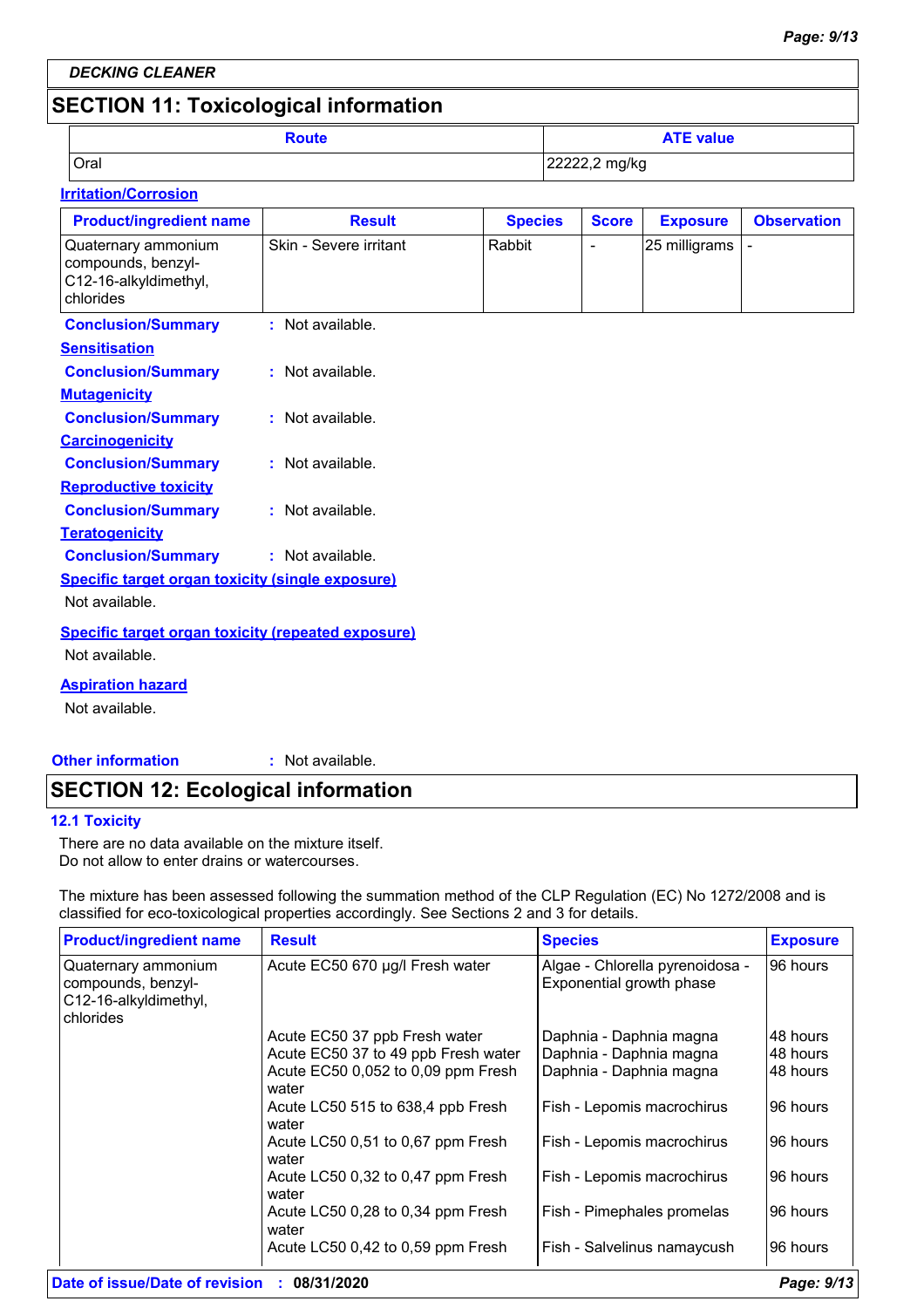## **SECTION 12: Ecological information**

| <b>SECTION IZ. ECOLOGICAL INTOHILATION</b>              |                                                                                                      |                                                                                     |                                |
|---------------------------------------------------------|------------------------------------------------------------------------------------------------------|-------------------------------------------------------------------------------------|--------------------------------|
|                                                         | water<br>Acute LC50 64 ppb Fresh water<br>Chronic NOEC 4,15 ppb Fresh water<br>Chronic NOEC 32,2 ppb | Fish - Oncorhynchus mykiss<br>Daphnia - Daphnia magna<br>Fish - Pimephales promelas | 96 hours<br>21 days<br>34 days |
| <b>Conclusion/Summary</b>                               | : Not available.                                                                                     |                                                                                     |                                |
| <b>12.2 Persistence and degradability</b>               |                                                                                                      |                                                                                     |                                |
| <b>Conclusion/Summary</b>                               | $:$ Not available.                                                                                   |                                                                                     |                                |
| <b>12.3 Bioaccumulative potential</b><br>Not available. |                                                                                                      |                                                                                     |                                |
| <b>12.4 Mobility in soil</b>                            |                                                                                                      |                                                                                     |                                |
| <b>Soil/water partition</b><br><b>coefficient (Koc)</b> | $:$ Not available.                                                                                   |                                                                                     |                                |
| <b>Mobility</b>                                         | : Not available.                                                                                     |                                                                                     |                                |
| 12.5 Results of PBT and vPvB assessment                 |                                                                                                      |                                                                                     |                                |
| <b>PBT</b>                                              | : Not applicable.                                                                                    |                                                                                     |                                |
|                                                         | P: Not available, B: Not available, T: Not available,                                                |                                                                                     |                                |
| <b>vPvB</b>                                             | : Not applicable.<br>vP: Not available, vB: Not available.                                           |                                                                                     |                                |
| <b>12.6 Other adverse effects</b>                       | : No known significant effects or critical hazards.                                                  |                                                                                     |                                |

### **SECTION 13: Disposal considerations**

The information in this section contains generic advice and guidance. The list of Identified Uses in Section 1 should be consulted for any available use-specific information provided in the Exposure Scenario(s).

#### **13.1 Waste treatment methods**

| <b>Product</b>                 |                                                                                                                                                                                                                                                                                                                                                                                                                                                                                                                                                      |
|--------------------------------|------------------------------------------------------------------------------------------------------------------------------------------------------------------------------------------------------------------------------------------------------------------------------------------------------------------------------------------------------------------------------------------------------------------------------------------------------------------------------------------------------------------------------------------------------|
| <b>Methods of disposal</b>     | : The generation of waste should be avoided or minimised wherever possible.<br>Disposal of this product, solutions and any by-products should at all times comply<br>with the requirements of environmental protection and waste disposal legislation<br>and any regional local authority requirements. Dispose of surplus and non-<br>recyclable products via a licensed waste disposal contractor. Waste should not be<br>disposed of untreated to the sewer unless fully compliant with the requirements of<br>all authorities with jurisdiction. |
| <b>Hazardous waste</b>         | : The classification of the product may meet the criteria for a hazardous waste.                                                                                                                                                                                                                                                                                                                                                                                                                                                                     |
| <b>Disposal considerations</b> | Do not allow to enter drains or watercourses.<br>÷.<br>Dispose of according to all federal, state and local applicable regulations.<br>If this product is mixed with other wastes, the original waste product code may no<br>longer apply and the appropriate code should be assigned.<br>For further information, contact your local waste authority.                                                                                                                                                                                               |
| <b>Packaging</b>               |                                                                                                                                                                                                                                                                                                                                                                                                                                                                                                                                                      |
| <b>Methods of disposal</b>     | : The generation of waste should be avoided or minimised wherever possible. Waste<br>packaging should be recycled. Incineration or landfill should only be considered<br>when recycling is not feasible.                                                                                                                                                                                                                                                                                                                                             |
| <b>Disposal considerations</b> | : Using information provided in this safety data sheet, advice should be obtained from<br>the relevant waste authority on the classification of empty containers.<br>Empty containers must be scrapped or reconditioned.<br>Dispose of containers contaminated by the product in accordance with local or<br>national legal provisions.                                                                                                                                                                                                              |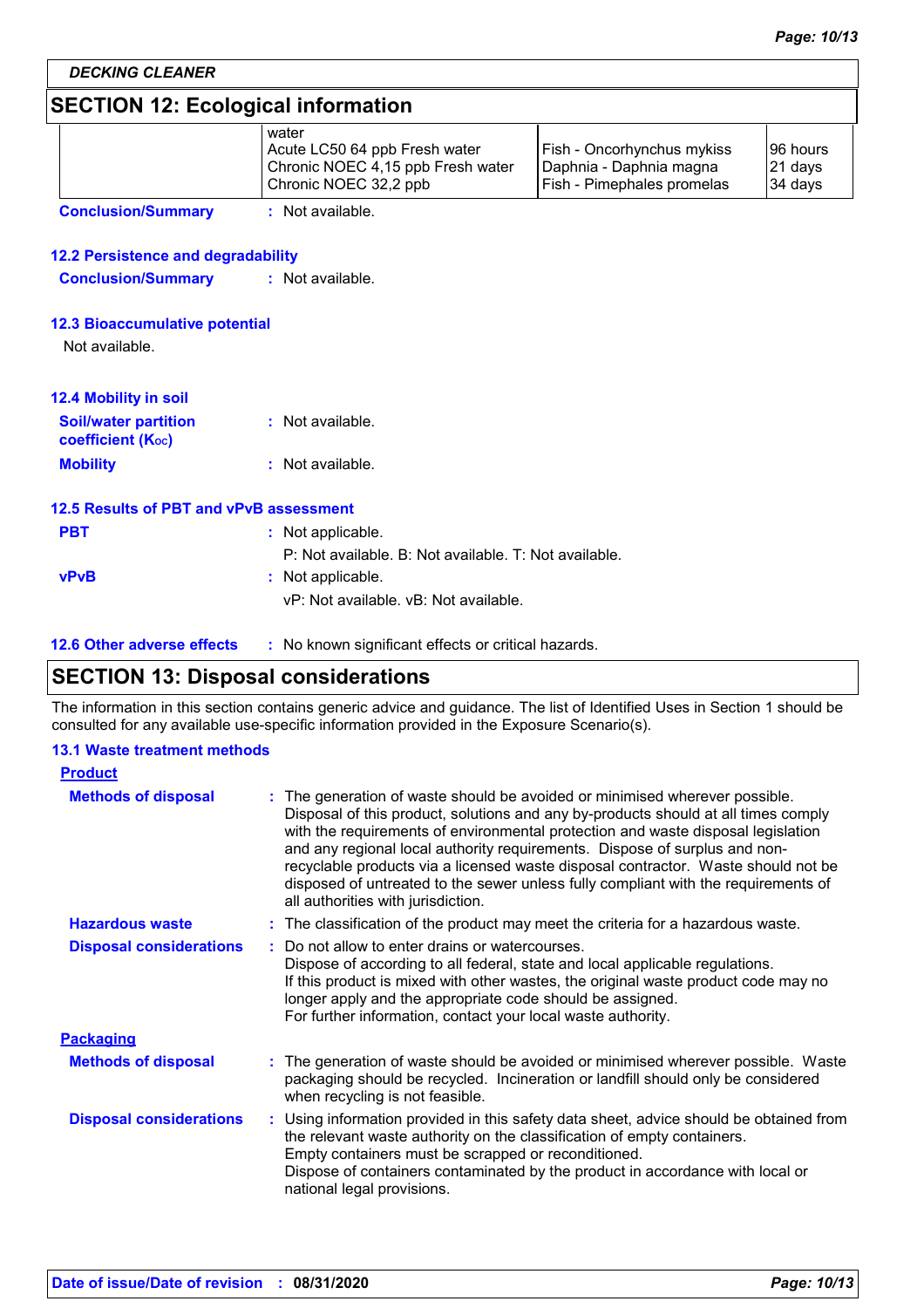## **SECTION 13: Disposal considerations**

| <b>Type of packaging</b>     |                                                                                                                                                                                                                                                                                                                                              | European waste catalogue (EWC)                                              |
|------------------------------|----------------------------------------------------------------------------------------------------------------------------------------------------------------------------------------------------------------------------------------------------------------------------------------------------------------------------------------------|-----------------------------------------------------------------------------|
| <b>CEPE Paint Guidelines</b> | 15 01 10*                                                                                                                                                                                                                                                                                                                                    | packaging containing residues of or contaminated by<br>hazardous substances |
| <b>Special precautions</b>   | : This material and its container must be disposed of in a safe way. Care should be<br>taken when handling emptied containers that have not been cleaned or rinsed out.<br>Empty containers or liners may retain some product residues. Avoid dispersal of<br>spilt material and runoff and contact with soil, waterways, drains and sewers. |                                                                             |

## **SECTION 14: Transport information**

## **Information pertaining to IATA and ADN is considered not relevant since the material is not packaged in the correct approved packaging required of these methods of transport.**

|                                                                                             | <b>ADR</b>                                                                                                                                                                                                             | <b>IMDG</b>     |
|---------------------------------------------------------------------------------------------|------------------------------------------------------------------------------------------------------------------------------------------------------------------------------------------------------------------------|-----------------|
| 14.1 UN number                                                                              | Not regulated.                                                                                                                                                                                                         | Not regulated.  |
| 14.2 UN proper<br>shipping name                                                             | Not applicable.                                                                                                                                                                                                        | Not applicable. |
| <b>14.3 Transport</b><br>hazard class(es)<br><b>Class</b>                                   | Not applicable.                                                                                                                                                                                                        | Not applicable. |
| <b>Subsidiary class</b>                                                                     |                                                                                                                                                                                                                        |                 |
| <b>14.4 Packing group</b>                                                                   | Not applicable.                                                                                                                                                                                                        | Not applicable. |
| 14.5<br><b>Environmental</b><br><b>hazards</b><br><b>Marine pollutant</b>                   | No.                                                                                                                                                                                                                    | No.             |
| <b>Marine pollutant</b><br><b>substances</b>                                                |                                                                                                                                                                                                                        | Not available.  |
| <b>14.6 Special</b><br>precautions for<br>user                                              | Transport within user's premises: always<br>transport in closed containers that are upright<br>and secure. Ensure that persons transporting<br>the product know what to do in the event of an<br>accident or spillage. |                 |
| <b>HI/Kemler number</b>                                                                     | Not available.                                                                                                                                                                                                         |                 |
| <b>Emergency</b><br>schedules (EmS)                                                         |                                                                                                                                                                                                                        | Not applicable. |
| <b>14.7 Transport in bulk</b><br>according to Annex II of<br><b>MARPOL and the IBC Code</b> | : Not applicable.                                                                                                                                                                                                      |                 |
| <b>Additional</b><br><b>information</b>                                                     |                                                                                                                                                                                                                        |                 |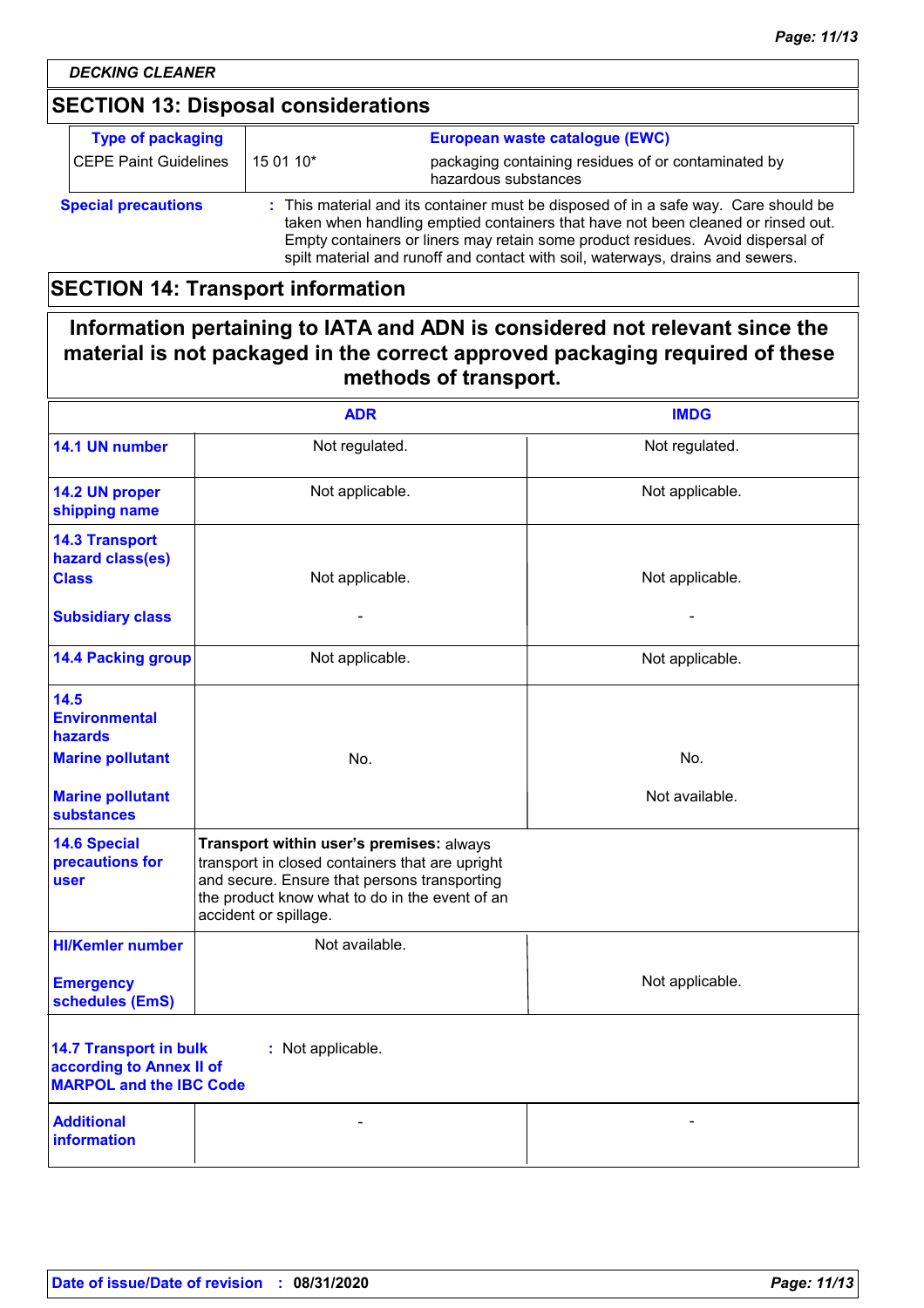## **SECTION 15: Regulatory information**

| 15.1 Safety, health and environmental regulations/legislation specific for the substance or mixture |
|-----------------------------------------------------------------------------------------------------|
| EU Regulation (EC) No. 1907/2006 (REACH)                                                            |
| <b>Annex XIV - List of substances subject to authorisation</b>                                      |
| <b>Annex XIV</b>                                                                                    |
| None of the components are listed, or the component present is below its threshold.                 |
| <b>Substances of very high concern</b>                                                              |
| None of the components are listed, or the component present is below its threshold.                 |
| <b>Annex XVII - Restrictions</b><br>: Not applicable.                                               |
| on the manufacture,                                                                                 |
| placing on the market<br>and use of certain                                                         |
| dangerous substances,                                                                               |
| mixtures and articles                                                                               |
| <b>Other EU regulations</b>                                                                         |
| <b>VOC for Ready-for-Use</b><br>: Not applicable.                                                   |
| <b>Mixture</b>                                                                                      |
| Ozone depleting substances (1005/2009/EU)                                                           |
| Not listed.                                                                                         |
| Prior Informed Consent (PIC) (649/2012/EU)                                                          |
| Not listed.                                                                                         |
| <b>Seveso Directive</b>                                                                             |
| This product is not controlled under the Seveso Directive.                                          |
| <b>International requlations</b>                                                                    |
| <b>Chemical Weapon Convention List Schedules I, II &amp; III Chemicals</b>                          |
| Not listed.                                                                                         |
| <b>Montreal Protocol (Annexes A, B, C, E)</b>                                                       |
| Not listed.                                                                                         |
|                                                                                                     |
| <b>Stockholm Convention on Persistent Organic Pollutants</b>                                        |
| Not listed.                                                                                         |
| <b>Rotterdam Convention on Prior Informed Consent (PIC)</b>                                         |
| Not listed.                                                                                         |
| <b>UNECE Aarhus Protocol on POPs and Heavy Metals</b>                                               |
| Not listed.                                                                                         |
|                                                                                                     |
| <b>15.2 Chemical safety</b><br>: No Chemical Safety Assessment has been carried out.                |
| assessment                                                                                          |
|                                                                                                     |
| <b>SECTION 16: Other information</b>                                                                |
| <b>CEPE code</b><br>: 1                                                                             |
| $\nabla$ Indicates information that has changed from previously issued version.                     |
| <b>Abbreviations and acronyms : ATE = Acute Toxicity Estimate</b>                                   |

**Procedure used to derive the classification according to Regulation (EC) No. 1272/2008 [CLP/GHS]**